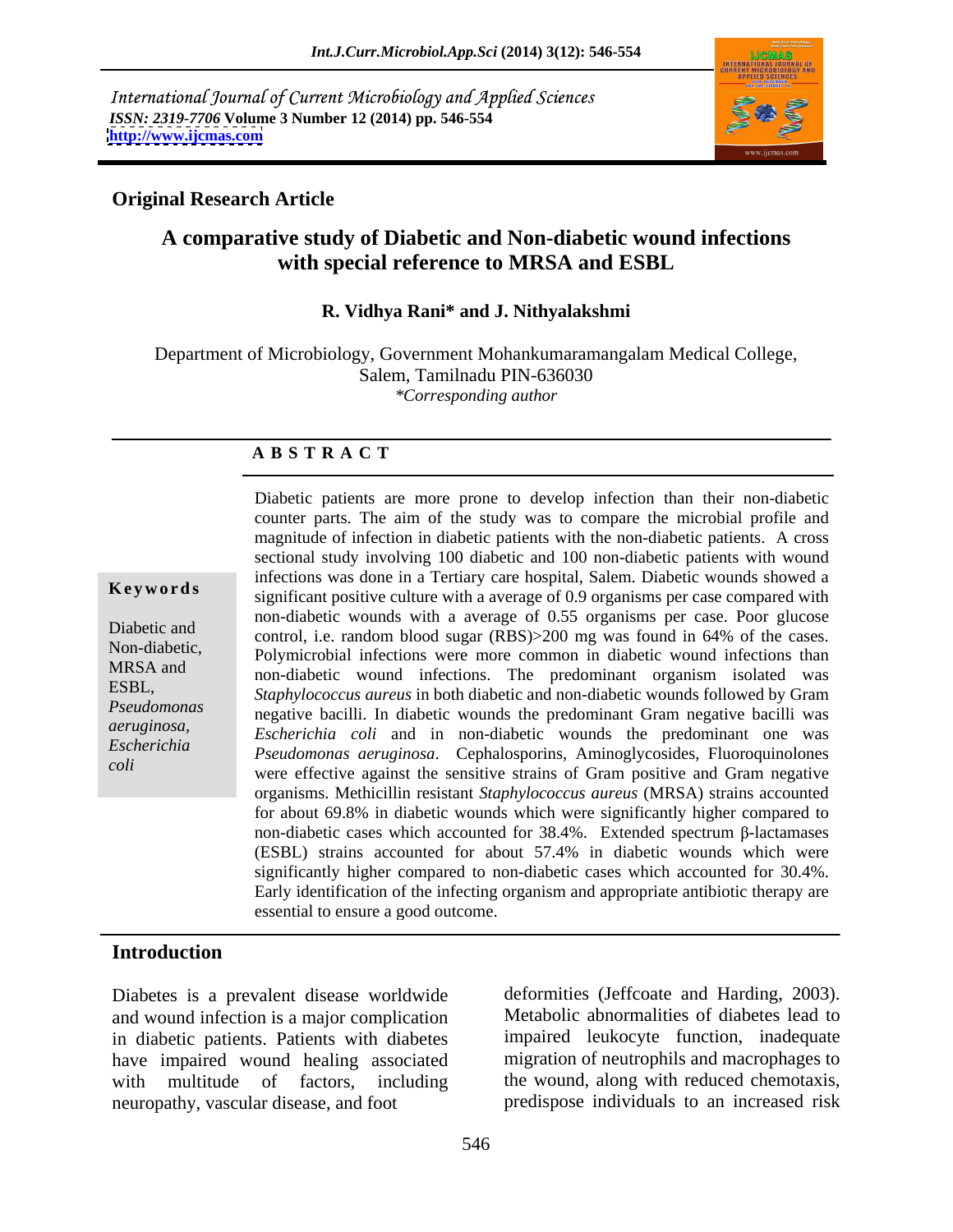of wound infection (Ekta Bansal *et al.,* 2008). Studies have revealed that diabetic infections, to assess their *in vitro* wounds showed significantly higher susceptibility to antibiotics and detection of bacterial counts compared with non-diabetic Methicillin resistant *Staphylococcus aureus* wounds. Natural skin flora itself induced (MRSA) and Extended spectrum  $\beta$ sustained bacterial infections in the wound lactamase (ESBL) producers in Gram tissue in diabetic wounds, whereas non diabetic organisms were able to cope with endogenous bacterial contamination (Tobias Hirsch *et al.,* 2008). It is a fact that diabetic diabetic (Tattersalt *et al.*, 1990). diabetic patients which included 68

The predominantly isolated organisms are 2)100 non-diabetic patients which included Staphylococcus aureus, Gram negative 57 hospitalized patients and 43 out patients. bacilli like Escherichia coli, Pseudomonas Both male and female of age group ranging aeruginosa, Klebsiella species, Proteus from 20-80 were chosen. Specimens species, and anaerobic organisms. The collected were pus samples or wound swabs. remainders are due to streptococcus species, Candida, etc. The infection may be capped containers and hand-delivered polymicrobial also and mixed organisms are immediately to the laboratory**.** In case of frequently encountered (Adel Abdulrazak *et*  wound swabs**,** two swabs per patient with *al.,* 2005). However, the spectrum of adequate material, taken from the depth of microorganisms depends mainly on the wound, were collected, one for Gram microbial flora of particular area, metabolic factors, hygiene and the use of antibiotics. was collected for biochemical analysis for Management of these infections requires estimation of glucose level. The specimens isolation and identification of the microbial were subjected to Direct Gram staining. flora, appropriate antibiotic therapy Further processing, identification of aerobic according to the sensitivity patterns bacteria and detection of its antimicrobial (Chincholikar and Pal, 2002). Emergence of susceptibility pattern were done as per resistance among organisms against the commonly used antibiotics has been clearly outlined in various studies as being largely The antibiotics used for Gram-positive cocci due to their indiscriminate use (Pathare *et* were Cefoxitin (30mcg), Vancomycin *al.,* 1998). Early diagnosis of microbial (30mcg), Linezolid (30mcg), Teicoplanin infections is aimed to institute the (30mcg), Cefaperazone / Sulbactam (75 / 30 appropriate antibacterial therapy and to  $mcg$ ), Cefepime / Tazobactam (30 / avoid further complications(Brodsky and 10mcg), Piperacillin/Tazobactam Schneilder, 1991) In view of the above facts, (100/10mcg), Amikacin (30mcg), a cross-sectional study was done to compare Gentamycin (10mcg), Levofloxacin (5mcg),

infections with non-diabetic wound infections, to assess their *in vitro*  $(MRSA)$  and Extended spectrum  $\beta$ negative bacilli.

# **Materials and Methods**

patients are not only more susceptible to This was a cross sectional study involving infection but that when infection occur they 100 diabetic and 100 non-diabetic patients are more severe as the diabetic is a with wound infections in a Tertiary care compromised host while certain types of hospital, Salem from June 2012-August infection do have predilection for the 2013. The study group included 1**)**100 diabetic patients which included 68 hospitalized patients and 32 out patients. Samples were collected in sterile screw staining and the other for the culture. Blood standard CLSI guidelines.

the microbial profile of diabetic wound Ofloxacin (5mcg), Sparfloxacin (5mcg), were Cefoxitin (30mcg), Vancomycin mcg), Cefepime / Tazobactam (30 / 10mcg), Piperacillin/Tazobactam (100/10mcg), Amikacin (30mcg),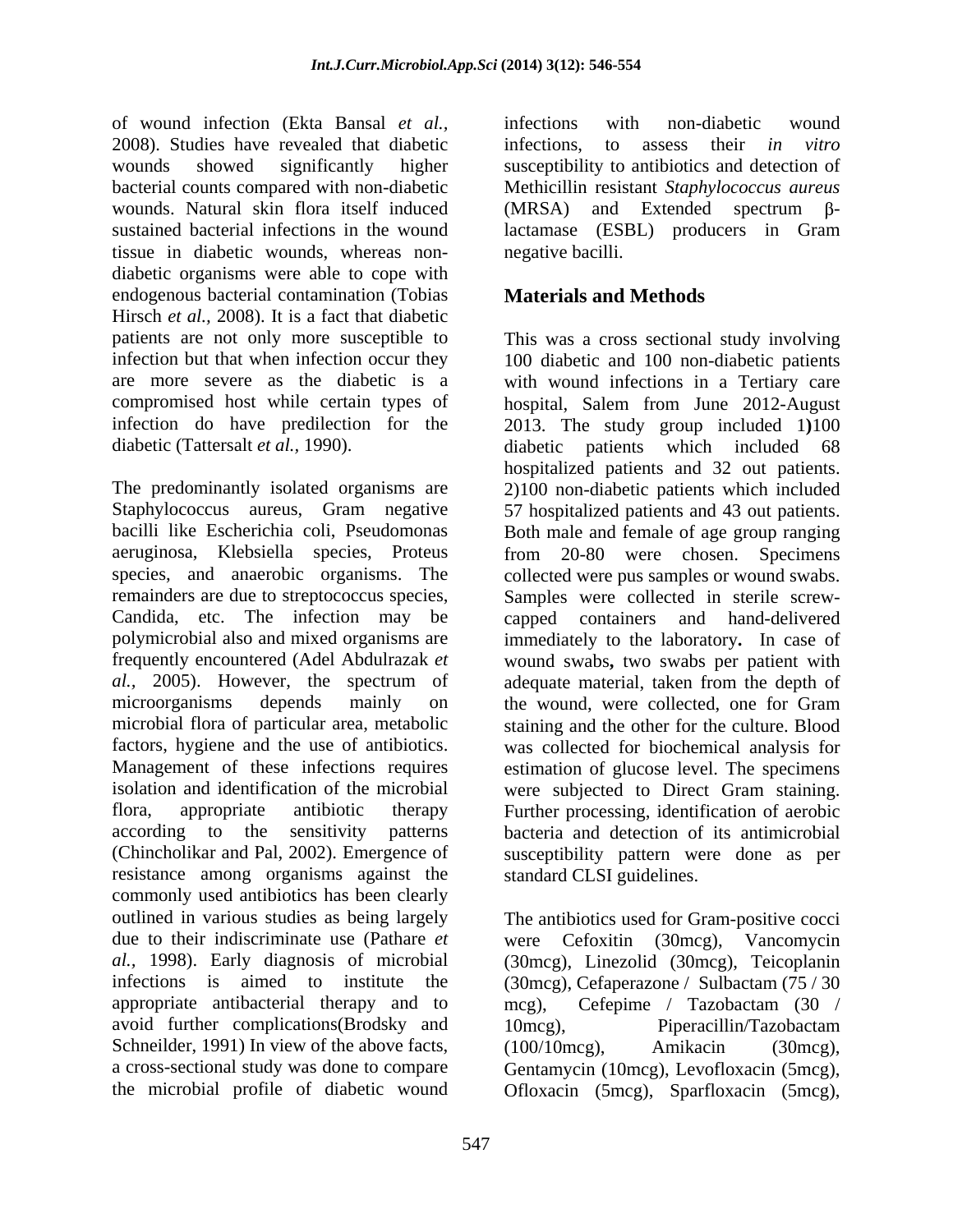Prulifloxacin (5mcg), Cephataxime Cefaperazone/Sulbactam (75/30mcg) (30mcg), Ceftriaxone (30mcg) Cefuroxime performed for phenotypic confirmation of (30mcg), Cepodoxime (10mcg), ESBL production, as recommended by the

The antibiotics used for Gram negative bacilli were Imipenam (10mcg) of Cefaperazone/Sulbactam disc and that of Cefaperazone / Sulbactam (75/30mcg), Cefepime / Tazobactam (30 / 10mcg), Piperacillin/Tazobactam (100/10mcg), **Data analysis** Amikacin (30mcg), Gentamycin (10 mcg), Levofloxacin (5mcg), Ofloxacin (5mcg), Statistical analysis done using Chi-square Sparfloxacin (5mcg), Prulifloxacin (5mcg), Cephataxime (30mcg), Ceftriaxone (30mcg) Cefuroxime (30mcg), Cepodoxime P value less than 0.05 was considered to be (10mcg), Ceftazidime (30 mcg), cefaperazone (75 µg), Cefixime (5mcg) Amoxyclav (20/10) **Result and Discussion** 

The Clinical and Laboratory Standards excess morbidity. In this study among 100 Institute (CLSI) guidelines (2006) had diabetic wound infection cases, 72% were recommended cefoxitin disc diffusion men, 28% were women and male to female method for the detection of MRSA. This is ratio was 2.57%. In 100 non- diabetic performed by using a 30 µg cefoxitin disc wound infection cases, 60% were men, 40% and an inhibition zone diameter of  $\leq$ 19 mm is reported as Methicillin resistant and  $\geq 20$  1.5%. In this study among diabetic cases

Extended-spectrum  $\beta$ -lactamases (ESBLs) diabetic wound infection patients (56.31%) are defined as  $\beta$ -lactamases capable of hydrolyzing oxyimino-cephalosporins and

| A | combined     | disc | method            | using |
|---|--------------|------|-------------------|-------|
|   | Cefaperazone |      | $(75 \text{mcg})$ | and   |

Amoxyclav (20/10) latest guidelines of CLSI. Organism was Cefaperazone/Sulbactam (75/30mcg) considered as ESBL producer if there was a more than 5 mm increase in zone diameter Cefaperazone disc alone.

## **Data analysis**

test for comparing certain parameters between diabetic and non-diabetic patients. statistically significant.

## **Result and Discussion**

**Detection of methicillin resistance:** Diabetic patients are quite susceptible to mm is considered as Methicillin sensitive. majority of patients were in the age group **Detection** of **Extended-spectrum** β- majority of patients were in the age group **Lactamases (ESBL**) 21-30. Ekta Bansal *et al.* (2008) had also bacterial infections which contribute to diabetic wound infection cases, 72% were wound infection cases, 60% were men, 40% were women and male to female ratio was 51-60 and among non-diabetic cases made similar observation that majority of were in the age group 51 to 70 years.

are inhibited by  $\beta$ -lactamase In this study, in diabetic patients, 81% of the inhibitors.**.**Isolates showing a zone of total specimens yielded significant bacterial inhibition<22 mm for ceftazidime were growth (83.8% from hospitalized patients tested for ESBL production as per CLSI and 75% from outpatient cases). In non criteria. diabetic patients 52% of the total specimens **Combined disc method** from hospitalized patients and 46.5% from A combined disc method using wounds showed a significant positive Cefaperazone (75mcg) and culture compared to non-diabetic woundsyielded significant bacterial growth, 56.1% outpatient cases. In this study Diabetic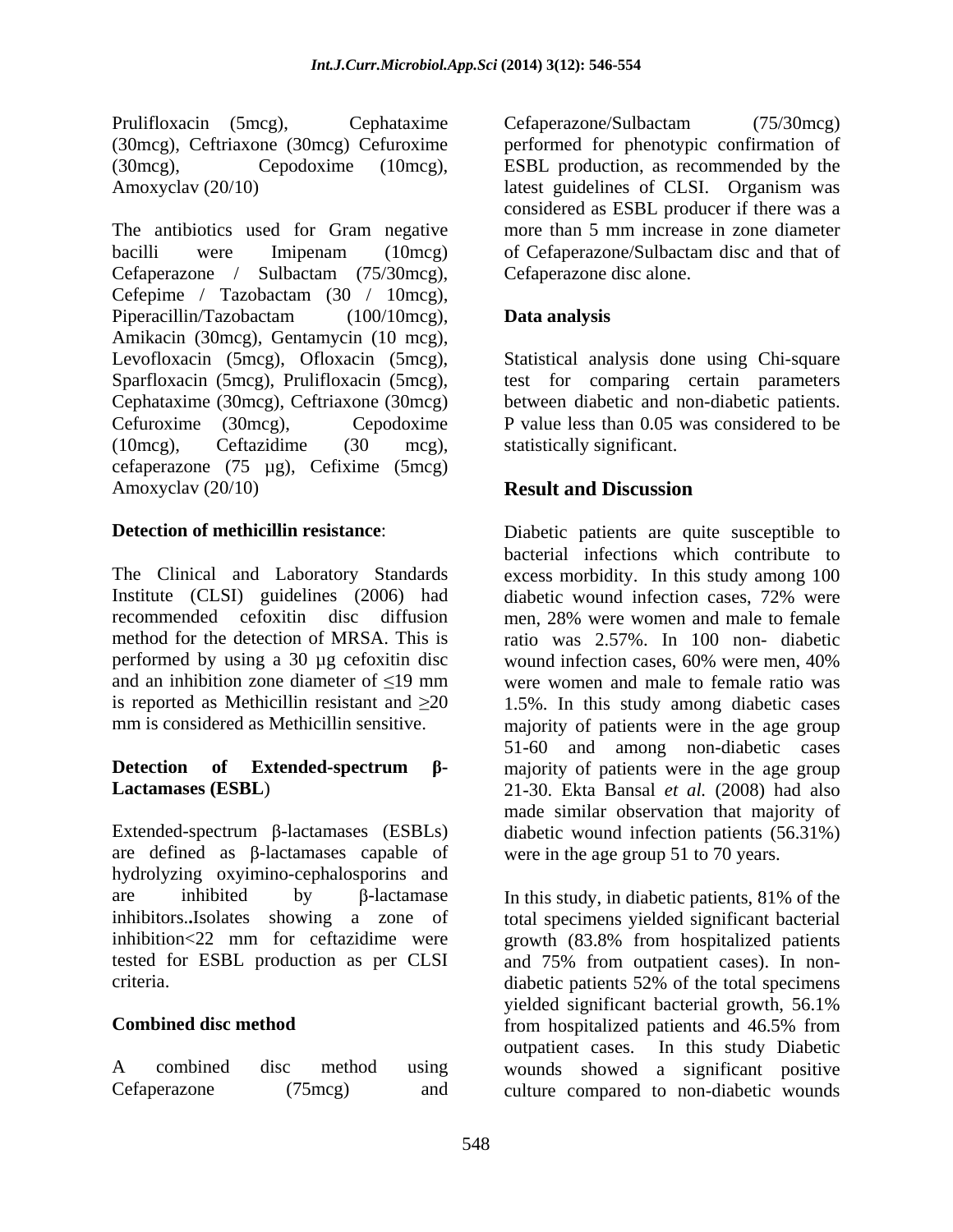with P<0.05 (Table 1). Tobias Hirsch *et al.*, In this study among diabetic wound wounds were significantly more susceptible isolated was *Staphylococcus aureus* wounds were about 90 giving an average of *species*, *Coagulase negative* 0.9 organisms per case and total organisms Staphylococcus, and Candida species. organisms per case (Table 2). Staphylococcus aureus followed by

Poor glycemic control (Random blood sugar Klebsiella pneumoniae, Streptococcus [RBS]>200mg) was present in 64% of the *species*, *Coagulase negative* 

In these study polymicrobial infections among diabetic wounds were slightly higher (11.1%) as compared to non-diabetic wounds (5.8%) and monomicrobial infections among diabetic and non-diabetic limit is study Gram positive cocci isolated<br>wounds were  $\frac{88.90}{2}$  and  $\frac{94.20}{2}$  respectively from diabetic wounds showed 100% wounds were 88.9% and 94.2% respectively<br>
(Table 4) Baia (2007) and studies from sensitivity to Vancomycin, Linezolid, (Table 4). Raja (2007) and studies from various literature have documented the Telcoplanin, more than 95% sensitivity to<br>notworchial nature of diabetic wound Cefaperazone /Sulbactam, Cefepime polymicrobial nature of diabetic wound<br>infections (Tazobactam, Piperacillin) Tazobactam,

diabetic wounds, Gram positive organisms accounted for 53.9% and Gram negative all antibiotics except for about 61% organisms accounted for 46.1%. Among bacterial isolates in non-diabetic wounds, (1987) had a similar observation in their study that aerobic Gram-positive cocci were Tazobactam, moderate sensitivity to cases, while anaerobes and aerobic Gram-<br>sensitivity to Cephalosporins, and negative bacilli were infrequently recovered.

(2008) in his study showed that diabetic infection cases, the predominant organism to wound infections by endogenous bacterial *followed by Escherichia coli, Pseudomonas* challenge as well as external contamination *aeruginosa, Klebsiella oxytoca, Klebsiella* than non-diabetic wounds. In this study *pneumoniae, Streptococcusspecies, Proteus* total organisms isolated in 100 diabetic *vulgaris, Proteus mirabilis, Citrobacter* isolated in 100 non-diabetic wounds were Among non-diabetic wound infection cases, about 55 giving an average of 0.55 the predominant organism isolated was patients (Table 3). This correlated with the *Staphylococcus, Klebsiella oxytoca, Proteus*  study done by Ekta Bansal *et al.* (2008) *vulgaris, Proteus mirabilis, Acinetobacter* where poor glycemic control, i.e., random *species,* and *Candida species.* Similar results blood sugar (RBS) >200 mg/dL, was found were obtained by Chincholikar and Pal in 69 (67%) patients. (2002) as their study reported highest isolated was *Staphylococcus aureus species, Coagulase negative Staphylococcus,* and *Candida species. Staphylococcus aureus followed by Pseudomonas aeruginosa, Escherichia coli, Klebsiella pneumoniae, Streptococcus species, Coagulase negative* positivity of *S. aureus* (31%) followed by *P. aeruginosa* (19%), *K. pneumoniae* (18%), *E. coli* (15%) and *Proteus sp* . (9.3%) (Table 6).

infections. The contract of the contract of the contract of the contract of the contract of the contract of the contract of the contract of the contract of the contract of the contract of the contract of the contract of th In this study among bacterial isolates in<br>
Fluoroquinolones, 65% to Cephalosporins<br>
In non-displacion<br>
In non-displacion In this study Gram positive cocci isolated from diabetic wounds showed 100% sensitivity to Vancomycin, Linezolid, Teicoplanin, more than 95% sensitivity to Cefaperazone /Sulbactam, Cefepime /Tazobactam, Piperacillin/ Tazobactam, Amikacin & Gentamycin, 80% to Fluoroquinolones, 65% to Cephalosporins and only 30% to Cefoxitin. In non-diabetic wounds the same pattern was observed for all antibiotics except for about 61% sensitivity to Cefoxitin.

Gram positive organisms accounted for In this study Gram negative bacilli from 57.4% and Gram negative organisms diabetic wounds showed absolute sensitivity accounted for 42.6% (Table 5). Lipsky *et al.* to Imipenam, Cefaperazone/ Sulbactam, isolated as the sole pathogen in 42% of Aminoglycosides& Quinolones and poor Cefepime/ Tazobactam, Piperacillin/ Tazobactam, moderate sensitivity to sensitivity to Cephalosporins, and Amoxyclav.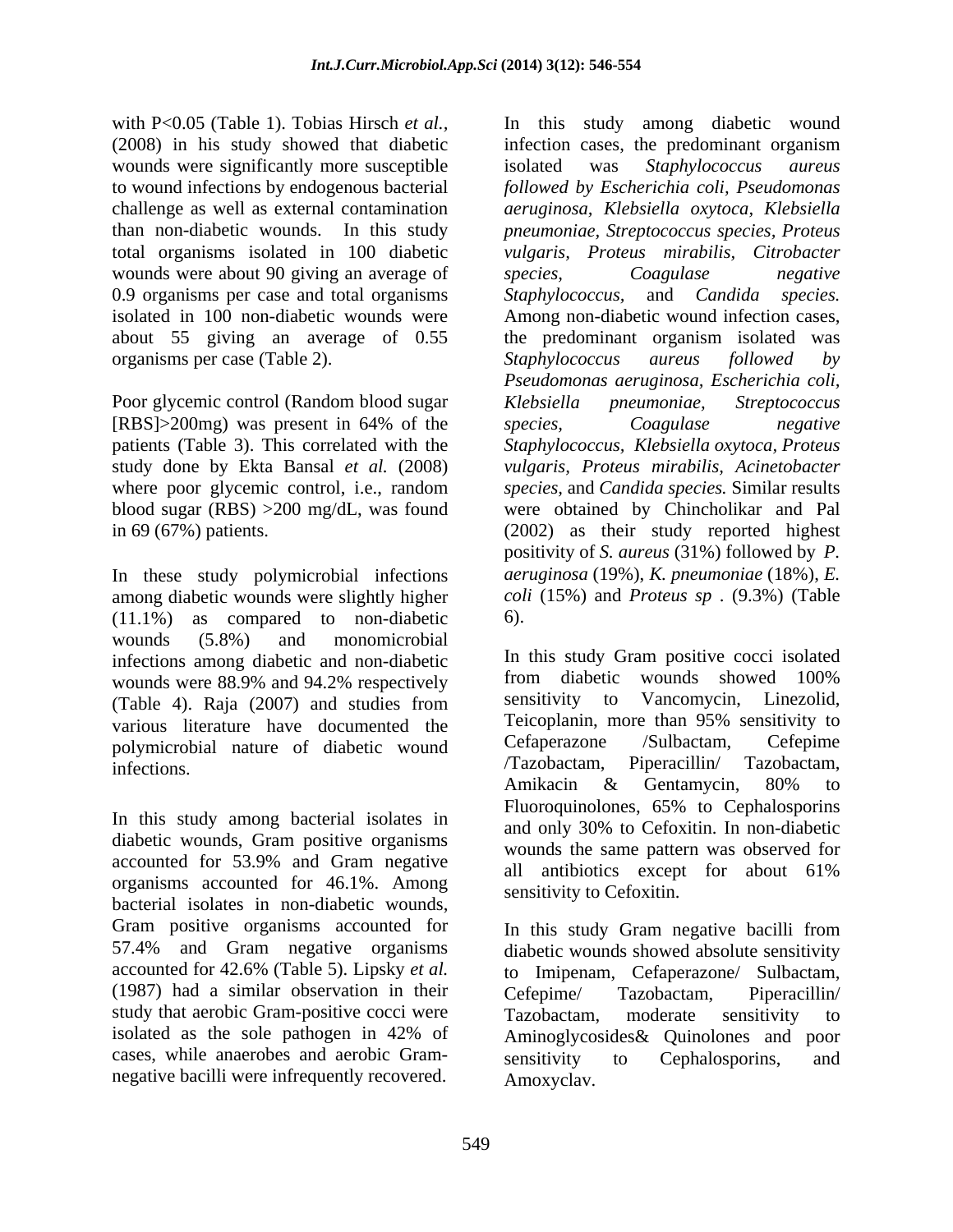| Diabetes          | Positive culture   | $\mathbf{r}$<br>Negative culture |
|-------------------|--------------------|----------------------------------|
| (68)<br>          | $(83.8\%)$<br>$ -$ | $1(16.2\%)$                      |
| <b>OP</b><br>(32) | $(75\%$ ,<br>-     | (250)<br>$\Omega$ (2.)           |
| (100)<br>Total    | 0.1(81%)           | 10(100)<br><b>&gt; (1ソツ)</b>     |

| <b>Table.1</b> Data regarding bacterial growth |  |
|------------------------------------------------|--|
|                                                |  |

| Non-diabetes |       | Positive culture        | Negative culture |
|--------------|-------|-------------------------|------------------|
| IP           | (57)  | $32(56.1\%)$            | 25 (43.9%)       |
| <b>OP</b>    | (43)  | $20(46.5\%)$            | 23 (53.5%)       |
| Total        | (100) | 52(520)<br>$J = 1J = 7$ | 48 (48%)         |



# **Table.2** Total organisms isolated

|               | Diabetes                             | Non-diabetes         |
|---------------|--------------------------------------|----------------------|
| $\rm IP$      | 0 I                                  |                      |
| <b>OP</b>     | $\Omega$<br>$\overline{\phantom{a}}$ | $\sim$ 1<br>$\sim$ 1 |
| Total         | 90                                   | $\sim$ $\sim$        |
| Average       | 0.9                                  | 0.5                  |
| organism/case |                                      |                      |

**Table.3** Correlation of glycemic control with diabetic wound infections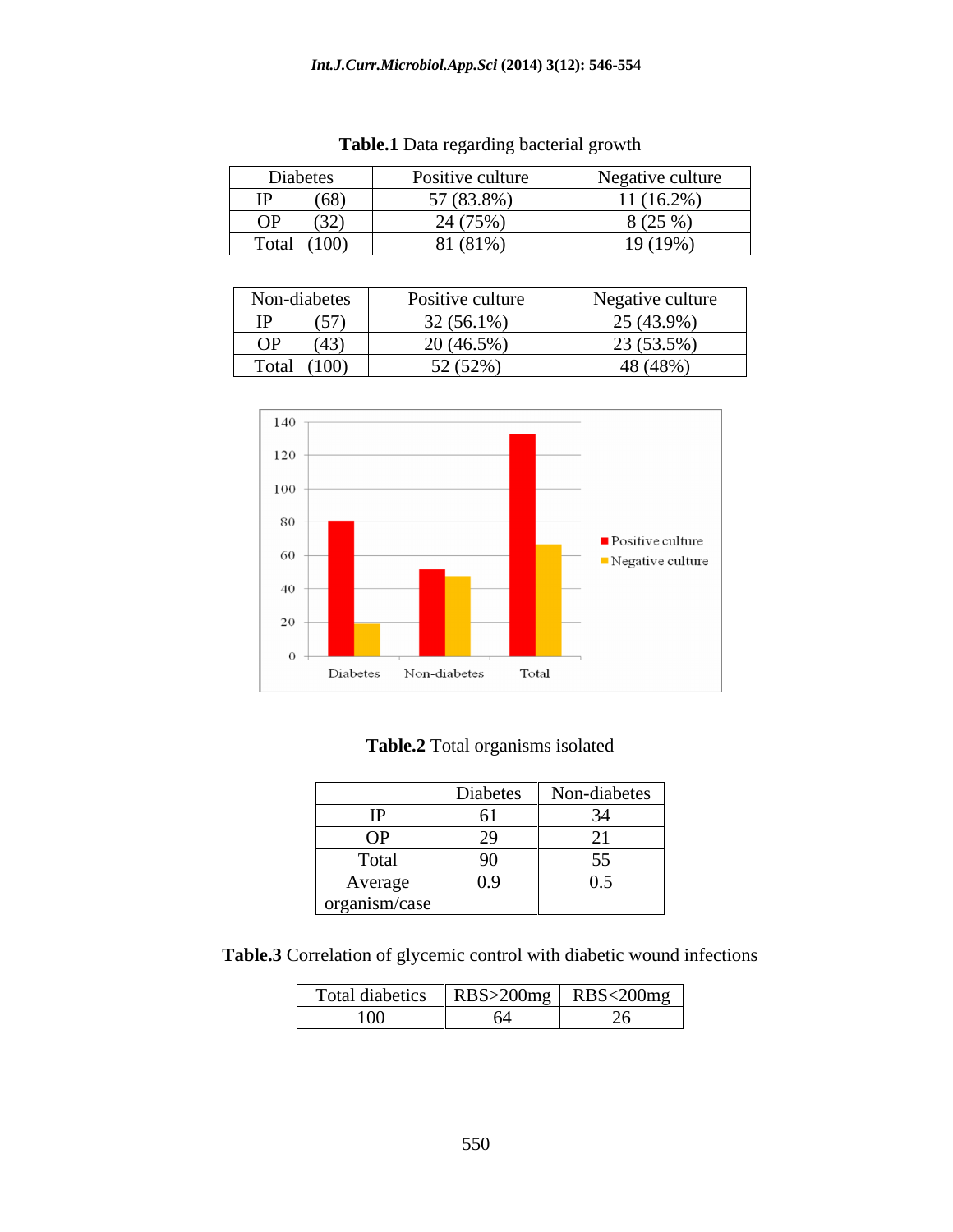#### *Int.J.Curr.Microbiol.App.Sci* **(2014) 3(12): 546-554**

|           | Diabetes           |               |            | $\sim$ $\sim$ $\sim$ $\sim$<br>Non-diabetes |
|-----------|--------------------|---------------|------------|---------------------------------------------|
|           | .<br>Polymicrobial | Monomicrobial |            | Polymicrobial   Monomicrobial               |
| <b>TD</b> |                    |               |            |                                             |
| <b>OP</b> |                    |               |            |                                             |
| Total     | $9(11.1\%)$        | 72(88.9%)     | $3(5.8\%)$ | 49(94.2%)                                   |

# **Table.4** Polymicrobial and monomicrobial infections

## Table.5 Gram positive and Gram negative infections

| Total | Diabetes           |              | Non-diabetes                 |
|-------|--------------------|--------------|------------------------------|
|       | Organism No of GPC | No of GNB    | No of GPC No of GNB          |
|       |                    |              |                              |
|       | 29(48.3%)          | 31(51.7%)    | $20(60.6\%)$<br>$13(39.4\%)$ |
|       | OP 19 $(65.5\%)$   | $10(34.5\%)$ | 11(52.4%<br>10(47.6%)        |
|       | Total 48(53.9%)    | $41(46.1\%)$ | $31(57.4\%)$<br>23(42.6%)    |

### **Table.6** Isolation of pathogens from diabetic and non-diabetic wounds

|              |                | Positive   | S.aureus   | E.coli              | $P. a$ eru                                          | $K.$ oxy                                          | K.pneu | P.vul               | P.mir |           |                       | Acine               | CONS Candi             |
|--------------|----------------|------------|------------|---------------------|-----------------------------------------------------|---------------------------------------------------|--------|---------------------|-------|-----------|-----------------------|---------------------|------------------------|
|              | Sample culture |            |            |                     | ginosa                                              | <i>toca</i>                                       |        | moniae garis abilis |       |           | coccus. cter sp tobac |                     |                        |
|              |                |            |            |                     |                                                     |                                                   |        |                     |       |           |                       | ter sn              |                        |
|              |                |            |            |                     |                                                     |                                                   |        |                     |       |           |                       |                     |                        |
|              |                |            |            |                     |                                                     |                                                   |        |                     |       |           |                       |                     |                        |
| DM           |                | 57         |            |                     |                                                     |                                                   |        |                     |       |           |                       |                     |                        |
|              |                | $(83.8\%)$ | (42.1%)    | $(21.1\%)$ $(14\%)$ |                                                     | $(5.3\%)$ $(3.5\%)$ $(3.5\%)$ $(3.5\%)$ $(3.5\%)$ |        |                     |       | 7%)       | $(3.5\%)$             |                     | $(1.8\%)$<br>$(1.8\%)$ |
| DM           |                |            |            |                     |                                                     |                                                   |        |                     |       |           |                       |                     |                        |
| OP           |                | (75%)      | $(79.2\%)$ |                     | $(12.5\%)$ $(16.7\%)$ $(4.2\%)$ $(4.2\%)$ $(4.2\%)$ |                                                   |        |                     |       |           |                       |                     |                        |
|              | 100            | 81         |            |                     |                                                     |                                                   |        |                     |       |           |                       |                     |                        |
| DM<br>Total  |                | $(81\%)$   | $(53.1\%)$ |                     | $(14.8\%)$                                          | $(4.9\%)$ $(3.7\%)$ $(3.7\%)$ $(2.5\%)$           |        |                     |       |           | $(4.9\%)$ $(2.5\%)$   |                     | $(1.2\%)$<br>$(1.2\%)$ |
| ND           |                | 32         |            |                     |                                                     |                                                   |        |                     |       |           |                       |                     |                        |
|              |                | $(56.1\%)$ |            |                     |                                                     |                                                   |        |                     |       |           |                       | $(3.1\%)$           |                        |
|              |                |            | $(56.3\%)$ | $(9.4\%)$           | $(15.6\%)$                                          | $(3.1\%)$ $(6.3\%)$ $(3.1\%)$                     |        |                     |       | $(6.3\%)$ |                       |                     | $(3.1\%)$              |
| NDM          |                |            |            |                     |                                                     |                                                   |        |                     |       |           |                       |                     |                        |
| OP           |                | $(46.5\%)$ | $(40\%)$   |                     | (15%)                                               |                                                   | (15%)  |                     | (5%)  | $(5\%)$   |                       |                     | $(10\%)$               |
| NDM<br>Total | 100            | 52         |            |                     |                                                     |                                                   |        |                     |       |           |                       |                     |                        |
|              |                | (52%)      | $(50\%)$   | $(11.5\%)$          | $(15.4\%)$ $(1.9\%)$ $(9.6\%)$ $(1.9\%)$ $(1.9\%)$  |                                                   |        |                     |       | $(5.8\%)$ |                       | $(1.9\%)$ $(3.8\%)$ | $(1.9\%)$              |

**Table.7** Detection of Methicillin resistant *Staphylococcus aureus* (MRSA)

| Total         | Diabete                                                |              | Non-diabetes                           |              |
|---------------|--------------------------------------------------------|--------------|----------------------------------------|--------------|
|               | Organism Staphylococcus   MRSA<br>$\sim$ $\sim$ $\sim$ |              | Staphylococcus   MRSA<br>$\sim$ $\sim$ |              |
|               | aureus                                                 |              | aureus                                 |              |
|               |                                                        | $15(62.5\%)$ |                                        | $7(38.9\%)$  |
| $\sim$ $\sim$ |                                                        | 15(78.9%)    |                                        | 3(37.5%)     |
| Total         |                                                        | $30(69.8\%)$ | $\sim$ $\sim$                          | $10(38.4\%)$ |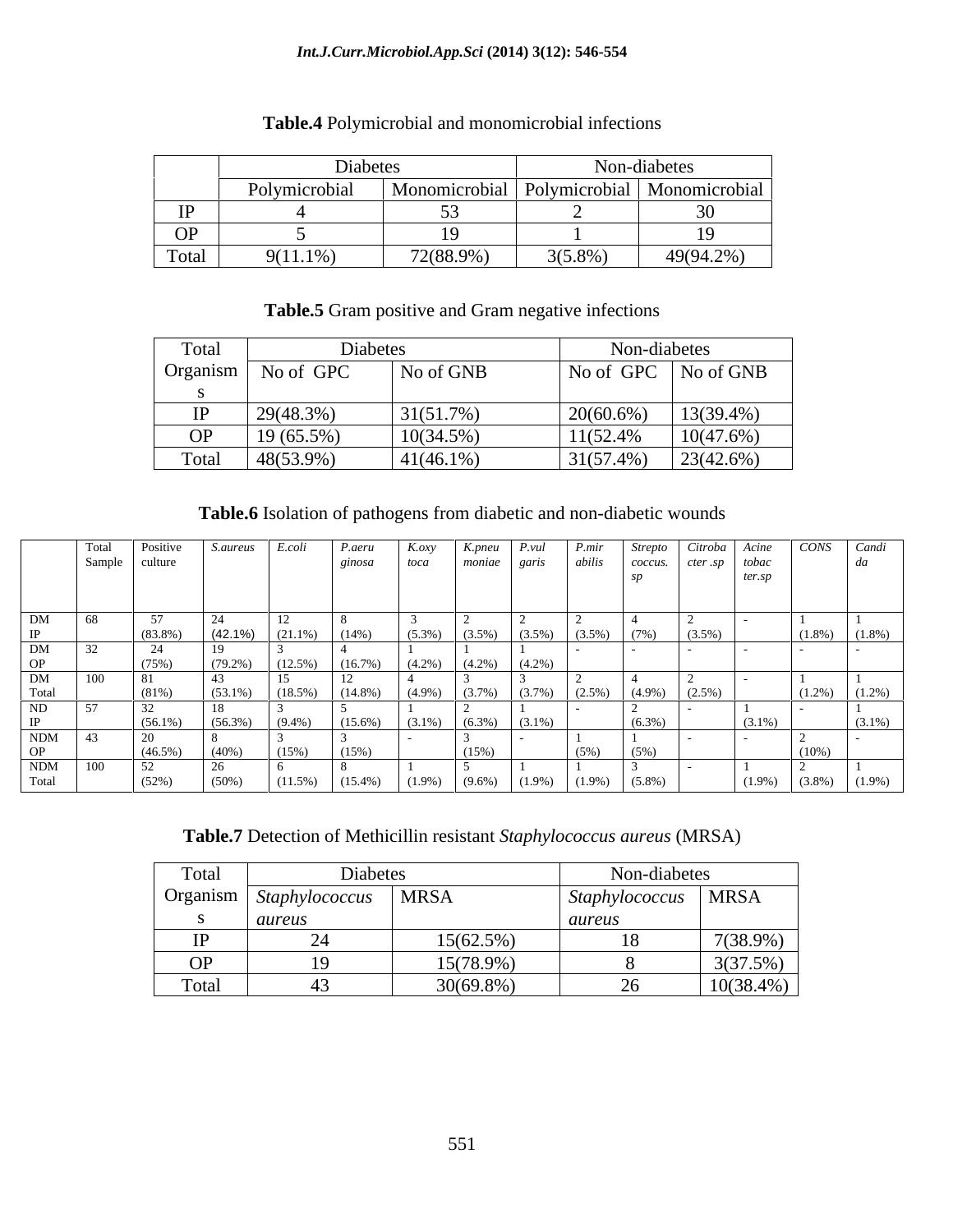

MRSA- Methicillin resistant Staphylococcus aureus MSSA- Methicillin sensitive Staphlococcus aureus

| <b>Table.8</b> Detection of Extended spectrum f | телстанта | (ESBLS) |  |  |  |
|-------------------------------------------------|-----------|---------|--|--|--|
|                                                 |           |         |  |  |  |

| Organism               | Diabetes      | <b>ESBL</b>  | Non-diabetes | <b>ESBL</b> |
|------------------------|---------------|--------------|--------------|-------------|
| Escherichia coli       | 15            | 12(80%       |              | 2(33.3%)    |
| Pseudomonas aeruginosa | 12<br>$\perp$ | 7(58.3%      |              | 3(37.5%)    |
| Klebsiella oxytoca     |               | $2(50\%)$    |              |             |
| Klebsiella pneumoniae  |               | $19(33.3\%)$ |              | 1(20%)      |
| Proteus vulgaris       |               | 1(33.3%)     |              |             |
| Proteus mirabilis      |               | 2(100%)      |              |             |
| Citrobacter species    |               | 2(100%)      |              |             |
| Acinetobacter species  |               |              |              | $1(100\%)$  |
| Total                  | 47            | 27(57.4%)    | $\sim$       | $7(30.4\%)$ |

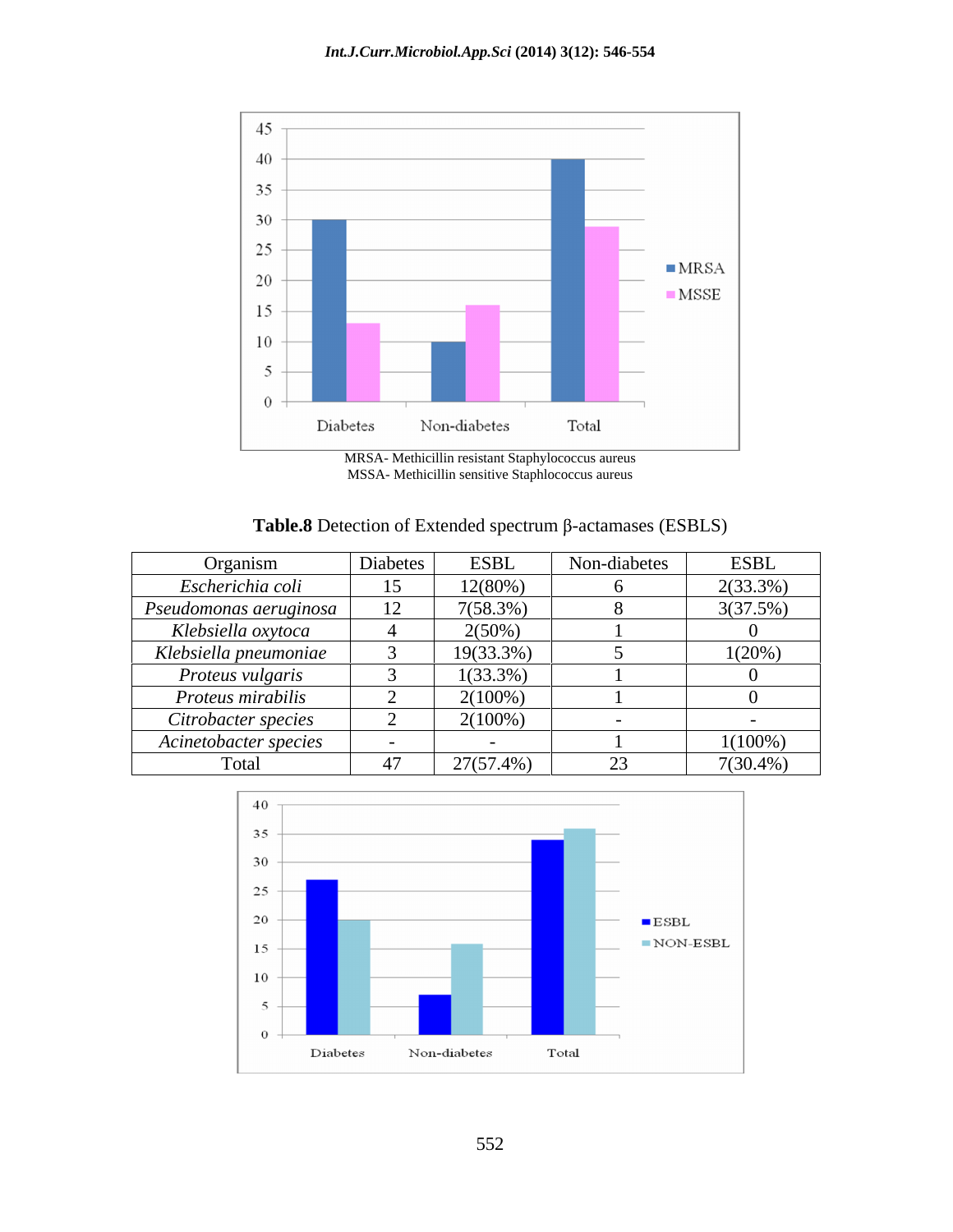In non-diabetic wounds, they showed Meropenem) which correlated with this absolute sensitivity to Imipenam, Cefaperazone/ Sulbactam, Cefepime/ Tazobactam, moderate sensitivity to Piperacilllin /Tazobactam were the most Aminoglycosides, Quinolones & effective drugs against ESBL producing Cephalosporins and poor sensitivity to Amoxyclav. Raja (2007) antimicrobial susceptibility results showed that Gram- The prevalence of ESBLs among members negative bacterial isolates were sensitive of *Enterobacteriaceae* constitutes a to Imipenam and Amikacin while serious threat to the current beta-lactam Vancomycin showed good activity against therapy, leading to treatment failure. There Gram-positive bacteria. is an urgent need to emphasize rational use

In this study 69.8% of the *Staphylococcus* diabetic wounds showed a significant difference with non-diabetic wounds with P<0.05 (Table 7). This study finding was References in concordance with findings by Gadepalli *et al.* (2006) in which MRSA was seen in 56% of the cases of *S. aureus;* whereas in the study by Tentolouris *et al.* (1999) MRSA was present in 40% of the cases. Bacteriological study of diabetic foot Vancomycin, linezolid and Teicoplanin were most effective drug against MRSA.  $19(3)$ : 138–141.

In this study most of the isolates i.e.57.4% Diabetic foot infections. Orthop. Clin. among diabetic wounds was found to be *North Am.*, 22: 472–89 ESBL producers which is higher compared with from non-diabetic wounds where of fungal and bacteriological only 30.4% of the isolates were ESBL infections of the diabetic foot. Indian producers. ESBL strains in diabetic *J. Pathol. Microbiol.*, 45: 15–22. wounds showed a significant difference Ekta Bansal, Garg, A., Bhatia, S., Attri, with non-diabetic wounds with P<0.05 A.K., Chander, J. 2008. Spectrum of (Table 8). Varaiya *et al.* (2008) had reported 51.61% of *K. pneumoniae* isolates and 48.38% of *E. coli* isolates to Gadepalli, R., Dhawan, B., Sreenivas, V., be ESBL producers, Kapil *et al.* (2006) Kapil, A., Ammini, A.C., Chaudhry, be ESBL producers, Kapil *et al.* (2006) have reported 54.5% *E. coli* isolates to be  $R_{1,2006}$ . A clinico-microbiological ESBL producers, which have caused study of diabetic foot ulcers in an diabetic foot infections.All the ESBL producing isolates were found to be 100%  $Care. 29: 1727-32.$ 

study. Imipenam. Cefaperazone /Sulbactam, Cefepime/Tazobactam and effective drugs against ESBL producing Gram negative bacilli.

*aureus* isolates were MRSA in diabetic Pus culture and sensitivity testing played wounds which was higher compared to an important role in the treatment of non-diabetics where only 38.4% of the isolates were MRSA. MRSA strains in of MRSA and ESBL are essential to of *Enterobacteriaceae* constitutes a of drugs to minimize the misuse of available antimicrobials. In conclusion, wound infection in patients. Surveillance formulate new therapeutic strategies.

# **References**

- Adel Abdulrazak, Zouheir Ibrahim Bitar, Abdullah Ayesh Al-Shamali, Lubna Ahmed Mobasher.2005. Bacteriological study of diabetic foot infections. *J. Diabet Complications.*  19(3): 138–141.
- Brodsky, J.W., Schneilder, C. 1991. Diabetic foot infections. *Orthop. Clin. North Am., 22: 472–89*
- Chincholikar, D.A., Pal, R.B. 2002. Study of fungal and bacteriological infections of the diabetic foot. *Indian*
- *J. Pathol. Microbiol.,* 45: 15–22.<br>Ekta Bansal, Garg, A., Bhatia, S., Attri, A.K., Chander, J. 2008. Spectrum of microbial flora in diabetic foot ulcers. *IJPM*., 51(2): 204–208.
- R. 2006. A clinico-microbiological indian tertiary care hospital. *Diabetes Care.,* 29: 1727–32.

sensitive to carbapenems (Imipenam and Jeffcoate, W.J., Harding, K.G. 2003.